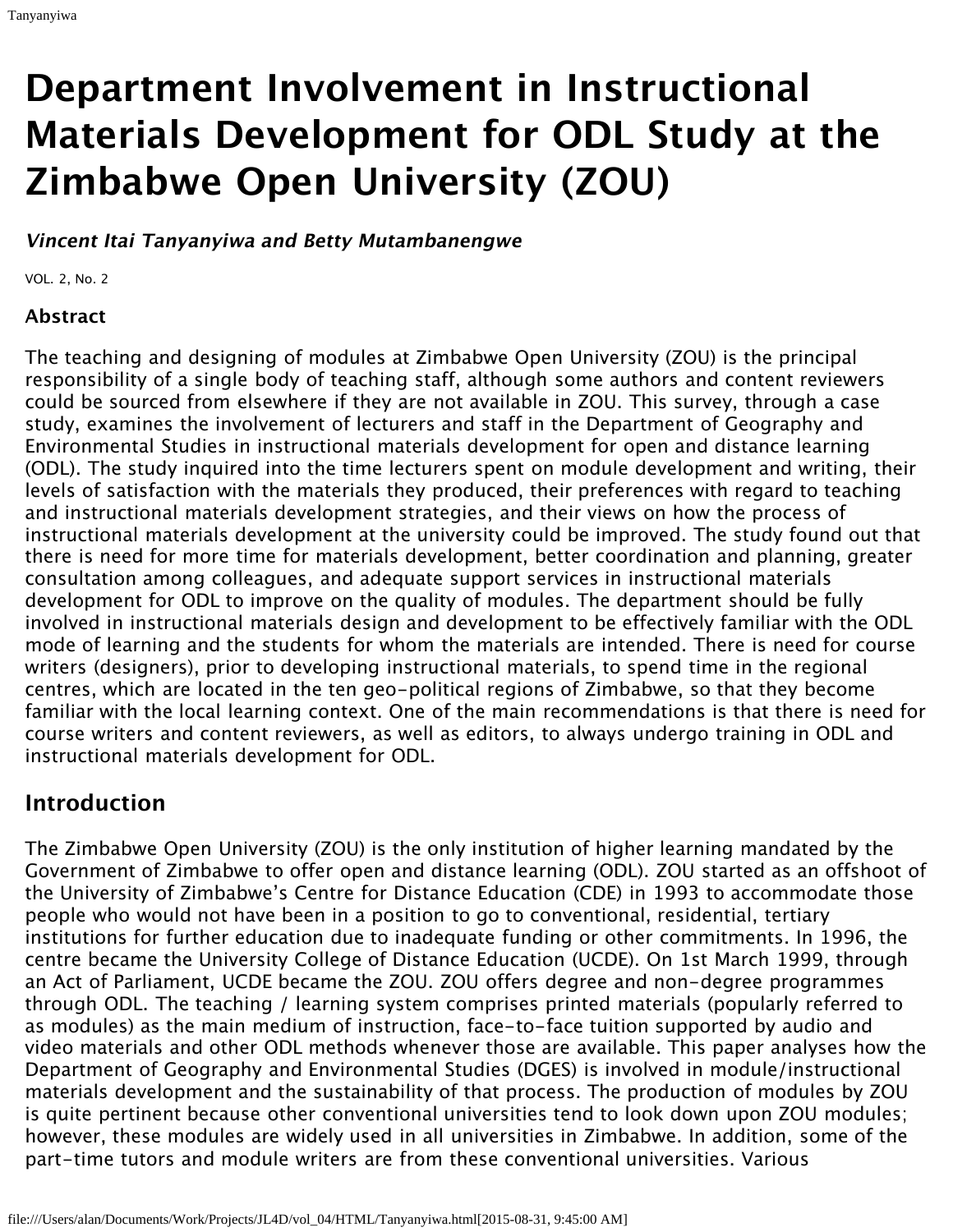departments in ZOU should, therefore, be more involved in module production so as to enhance quality and show good academic standing.

# **Objectives of the Study**

The aim and objective of this study was to assess how the Department of Geography and Environmental Studies is involved in module production.

The research objectives were to:

- document the process of module writing at ZOU
- map stakeholders in the module production system and establish their role and influence
- determine how the Department of Geography and Environmental Studies at ZOU could be more involved in the production of modules.

# **Conceptual Framework**

## **Collaborative Team Approach to Learning/Work**

Cooperative learning and/or collaborative learning incorporate group work. People learn from one another through observation, imitation and modelling through encompassing attention, memory and motivation through continuous reciprocal interaction between cognitive, behavioural and environmental influences (Bandura, 1977). Collaboration entails colleagues being responsible for one another's learning as well as their own and reaching that goal implies that they have helped each other to understand and learn. On the other hand, Hill (2011) says that collaboration requires a conscious effort to create a way of working that promotes cooperation among different parts of an organization to achieve its shared goals and, in this case, the shared goal is the development of world-class learning materials (the modules). The collaborative team approach should be used in the development of teaching/learning materials as the module is the teacher and yields high products through the cross-pollination of ideas. Furthermore, collaboration leads to the sharing of resources as well as the fact that people are more likely to get their work done on time, and more people with diverse experiences leads to better products. However, the team approach is not necessarily effective without the right team members, good team management and a conducive environment for individual contribution.

Cooperative learning facilitates the completion of a specific end product in groups. Cooperation and collaboration appear to overlap. In collaborative learning, peers take full responsibility for working together, building knowledge together, changing and evolving together and improving together. Collaborative and cooperative learning is based on constructivism, premised on the understanding that knowledge is constructed and transformed by peers, so that each individual can become a self-directed learner. Depending on the group's autonomy, the module writing leader may have to provide very precise instructions about the writing process. Instructions should include: how to get started, the level to which the material should be pitched, what type of participation is expected from colleagues and how the final product should look. An illustration of instruction is detailed in Appendices 1 and 2 which are instructions given to module writers, editors and content reviewers by MDU in order for team members to come up with comparable ODL learning materials, because, in ODL, the module is the tutor, the syllabus and the learning material.

Assessments of members' contributions can be done through participation (quality and quantity), preparation (collaboration), punctuality (interpersonal skills), respect (interpersonal skills),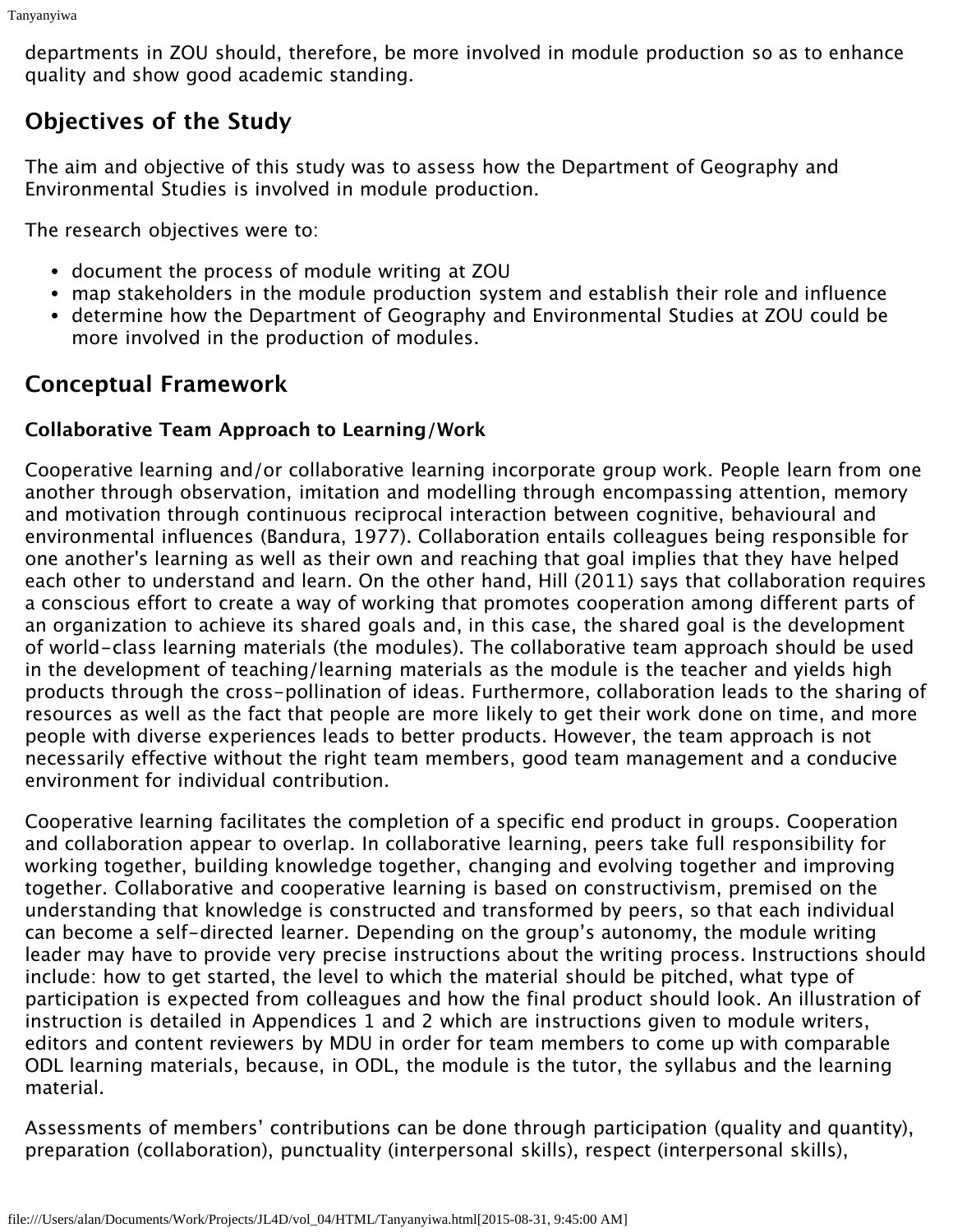contribution of ideas (collaboration), creativity (problem-solving) and commitment (collaboration). Active exchanging, debating and negotiating ideas within groups increases interest in doing work together. Importantly, team members become critical thinkers (Totten, Sills, Digby & Russ, 1989). Team members working in small groups tend to learn more, as they keep the information longer and also their work depends on "group goals" and "individual accountability" (Slavin, 1989). Hence every group member has to learn/do something. People who learn most are those who offer and accept elaborated explanations about what they are learning and how they are learning it (Webb, 1985). Technological advances and changes in the organisational infrastructure call for teamwork within an organisation. People need to think creatively, solve problems, and make decisions as a team, therefore; this research intended to study department involvement in the production of ODL materials at ZOU.

## **Literature Review**

#### **What is so Special about ODL?**

What ODL is, continues to change due to evolving technology. The definition of ODL, as used at the ZOU, is related to this definition by the Commonwealth of Learning (COL):

**Open and distance learning is a way of providing learning opportunities that is characterized by the separation of teacher and learner in time or place, or both time and place; learning that is certified in some way by an institution or agency; the use of a variety of media, including print and electronic; two-way communications that allow learners and tutors to interact; the possibility of occasional face-to-face meetings; and a specialised division of labour in the production and delivery of courses (Commonwealth of Learning, 2004).**

ODL has distinct features that separate it from conventional education. These features include the separation in time and space of teacher and learners; industrialised processes; scalability and cost efficiency; and the use of technology for learning, flexibility and reach (Rumble, 1989). The key characteristics of ODL are openness, instructional design, and learner centeredness and support. The ODL philosophy that education is a human right is based on openness with regard to people, places, methods and ideas, as indicated by Rumble (1989). In ODL, the learning materials take the place of the teacher. Therefore, materials need to be consistently and carefully designed, planned, tested and revised. Unlike textbooks, ODL materials use embedded learning devices and design to encourage and support self-study (UNESCO, 2001). Instructional design has been defined as: the systematic development of instructional specifications using learning and instructional theory to ensure the quality of instruction. According to Rowntree (1994), effective ODL materials have to be:

- purposeful, that is, encompassing the needs of the learner
- well-structured, so that the material is user friendly
- paced to cater for diverse ODL learner characteristics
- engaging, in order to encourage further reading so that the learner is able to follow and understand the concepts.

ODL material development is rooted in the following questions, which ZOU Department of Geography and Environmental Studies and MDU should bear in mind as they embark on module writing:

- Who will the learners be?
- How old will they be?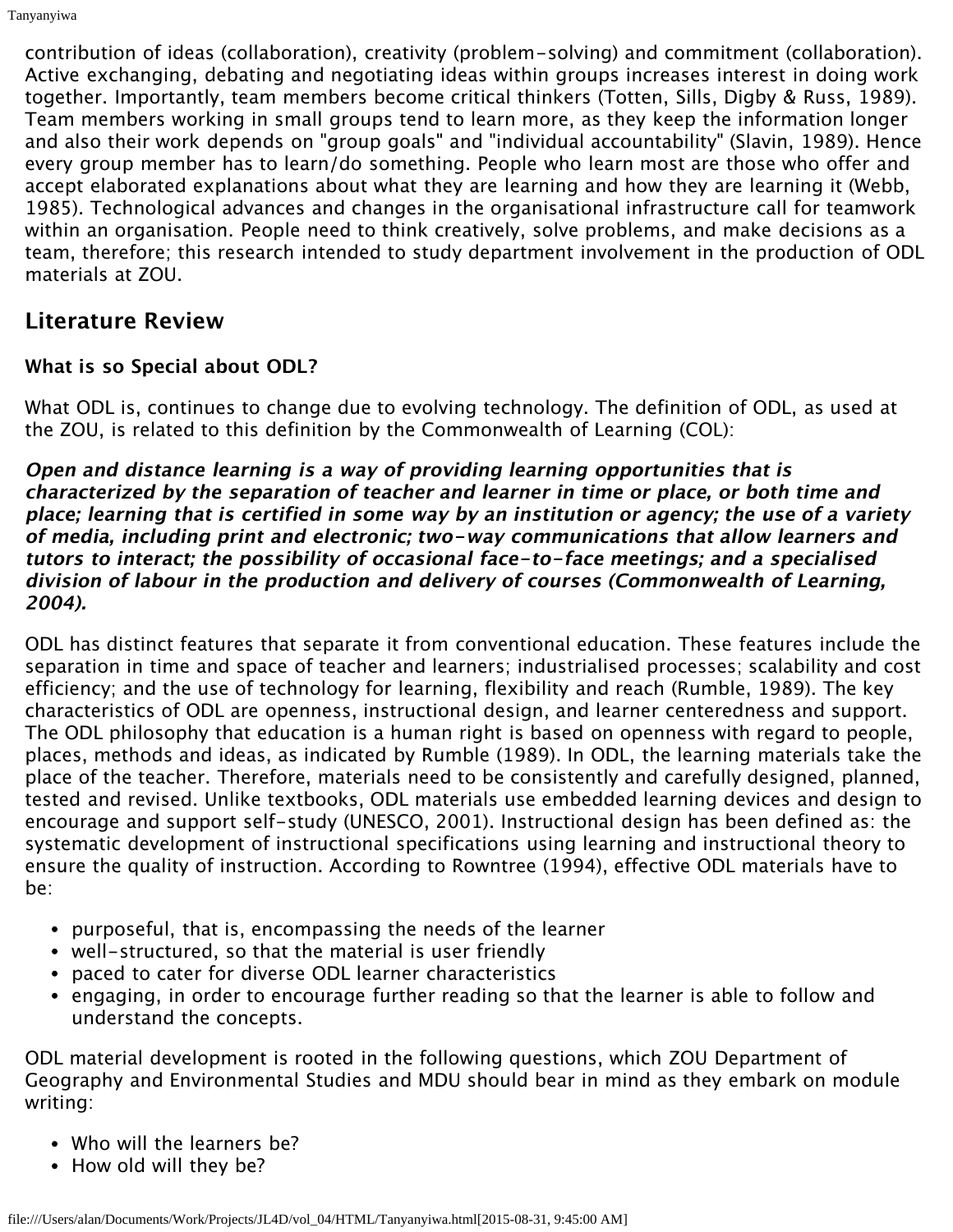- What prior knowledge will they have?
- Why do they want to study?

Open learning is an approach to all education that enables as many people as possible to take advantage of affordable and meaningful educational opportunities throughout their lives through: sharing expertise, knowledge, and resources; reducing barriers and increasing access, and acknowledging diversity of context.

#### **Principles**

Learners are provided with opportunities and capacity for lifelong learning. Learning processes centre on the learners and contexts of learning, build on their experience and encourage active engagement leading to independent and critical thinking. Learning provision is flexible, allowing learners to increasingly determine where, when, what and how they learn, as well as the pace at which they will learn. Prior learning and experience is recognised wherever possible; arrangements for credit transfer and articulation between qualifications facilitate further learning. Providers create the conditions for a fair chance of learner success through learner support, contextually appropriate resources and sound pedagogical practices.

## **Methodology**

This paper presents a case study of module development at the Zimbabwe Open University (ZOU). The case study research design was used, since it allows data from multiple methods. Questionnaires were administered to identify: the reasons behind materials production; to explore the mode of operation, spatial dynamics and factors influencing the selection of data collection strategies, including observation, and key informant interviews. Key informant interviews were conducted to participants in Table 1 below, including the reasons why they were interviewed.

| <b>Participant</b>                                                           | <b>Reason(s) for Participation</b>                                                                                                                                                                                                |              |  |
|------------------------------------------------------------------------------|-----------------------------------------------------------------------------------------------------------------------------------------------------------------------------------------------------------------------------------|--------------|--|
| Dean - Faculty<br>of Science and<br>Technology                               | Provides academic and strategic leadership within<br>their Faculty. Plays a pivotal role in the overall<br>academic and strategic development of the<br>Faculty, and is an ex officio member of the<br>University Administration. | $\mathbf{1}$ |  |
| Chairperson -<br>Dept of<br>Geography and<br>Environmental<br>Studies (DGES) | Chief administrator of the department and the<br>primary representative of the academic discipline.<br>Maintaining standards of the discipline, and<br>meeting the professional expectations of the<br>departmental faculty.      | $\mathbf{1}$ |  |
| Lecturers /<br>Regional                                                      | Normally the authors of the modules and are<br>responsible for editing, content reviewing,                                                                                                                                        | 8            |  |

Table 1. Participants Who Took Part in the Study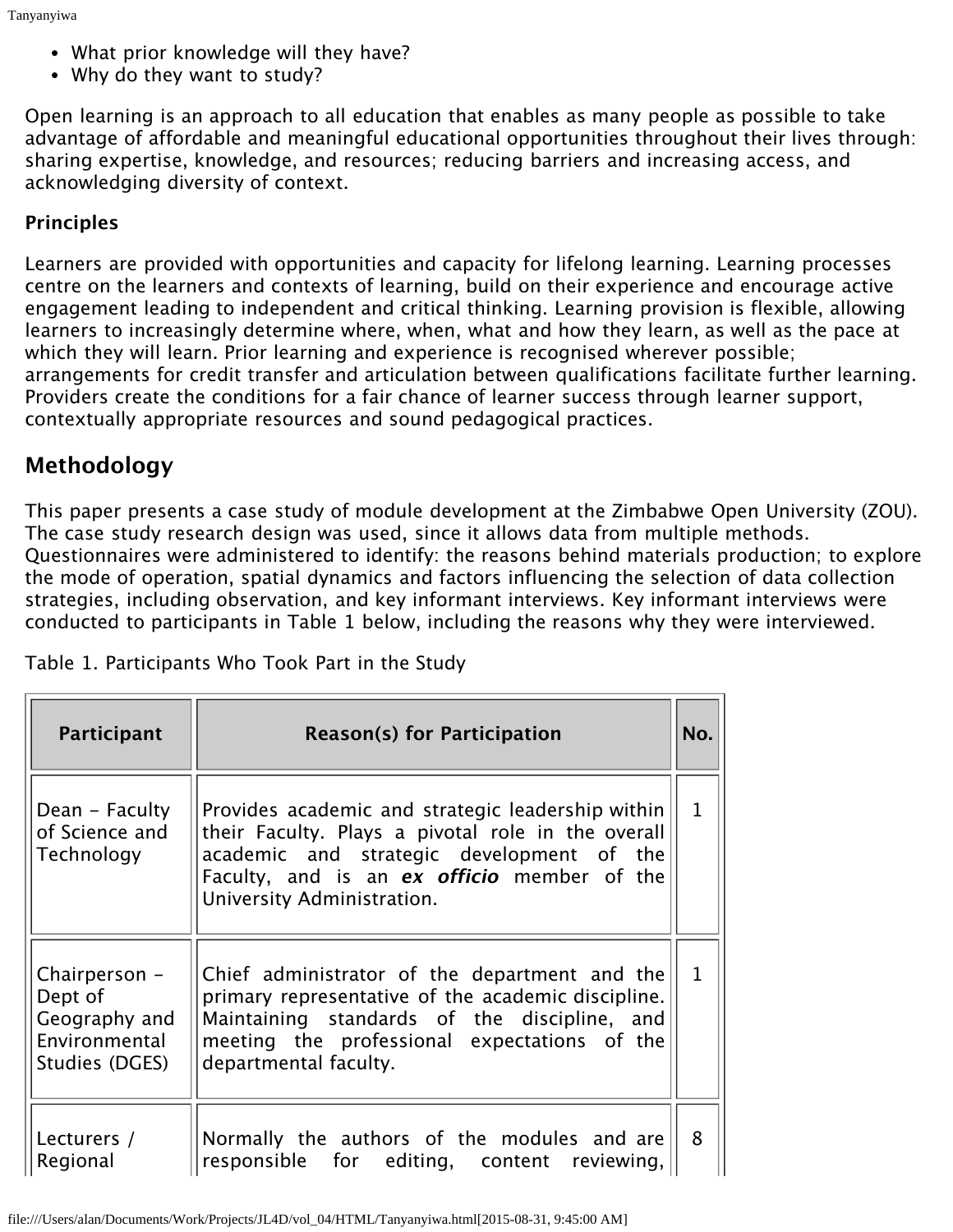Tanyanyiwa

| Programme<br>Coordinators<br>$(RPCs) - DGES$                | marking and setting examination and assignment<br>questions as well as teaching/tutoring.                              |              |
|-------------------------------------------------------------|------------------------------------------------------------------------------------------------------------------------|--------------|
| Director -<br><b>Materials</b><br>Development<br>Unit (MDU) | Is the general overseer of the unit who reports to<br>the Director, Information Communication and<br>Technology (ICT)? | $\mathbf{1}$ |
| Manager -<br><b>MDU</b>                                     | Deputises the director and works hand-in-hand<br>with the Director in the overall function of the<br>unit.             |              |
| Editors - MDU                                               | Responsible for the day-to-day operations of the<br><b>MDU</b>                                                         |              |
| Students - BSc<br>(Hons) GES                                | Consumers/Readers of the module, i.e., the<br>module is the syllabus for a specific course.                            |              |

## **Results and Discussion**

#### **Stages in Module Production at ZOU**

At the ZOU, module production goes through different stages involving skilled and experienced personnel all with a common goal of producing quality product. Every ZOU module has a preamble that says that teaching and learning materials are user friendly and written by professionals, who are highly qualified and experienced, from Zimbabwean universities, research institutions and industry as well as other tertiary institutions in the country and sister institutions in SADC Region and abroad. The main stages in module production (Fig. 1) are as follows:

The DGES identifies the courses that are involved in the Bachelor of Science (Honours) in Geography and Environmental Studies, the only programme running with 40 courses/modules in the institution.

A module writer with the requisite qualifications and experience is identified both within and outside ZOU by the department.

The department, through the Chairperson, recommends the name of the author and content reviewer to the Human Resources Department on recommendation by the Dean.

The Human Resources Department normally approves the name of the writer and content reviewer through the issuance of a contract specifying the terms of agreement, such as the period in which the module has to be produced, and remuneration and other terms and conditions. A writer/content reviewer/part-time editor accept and sign the contract to start work.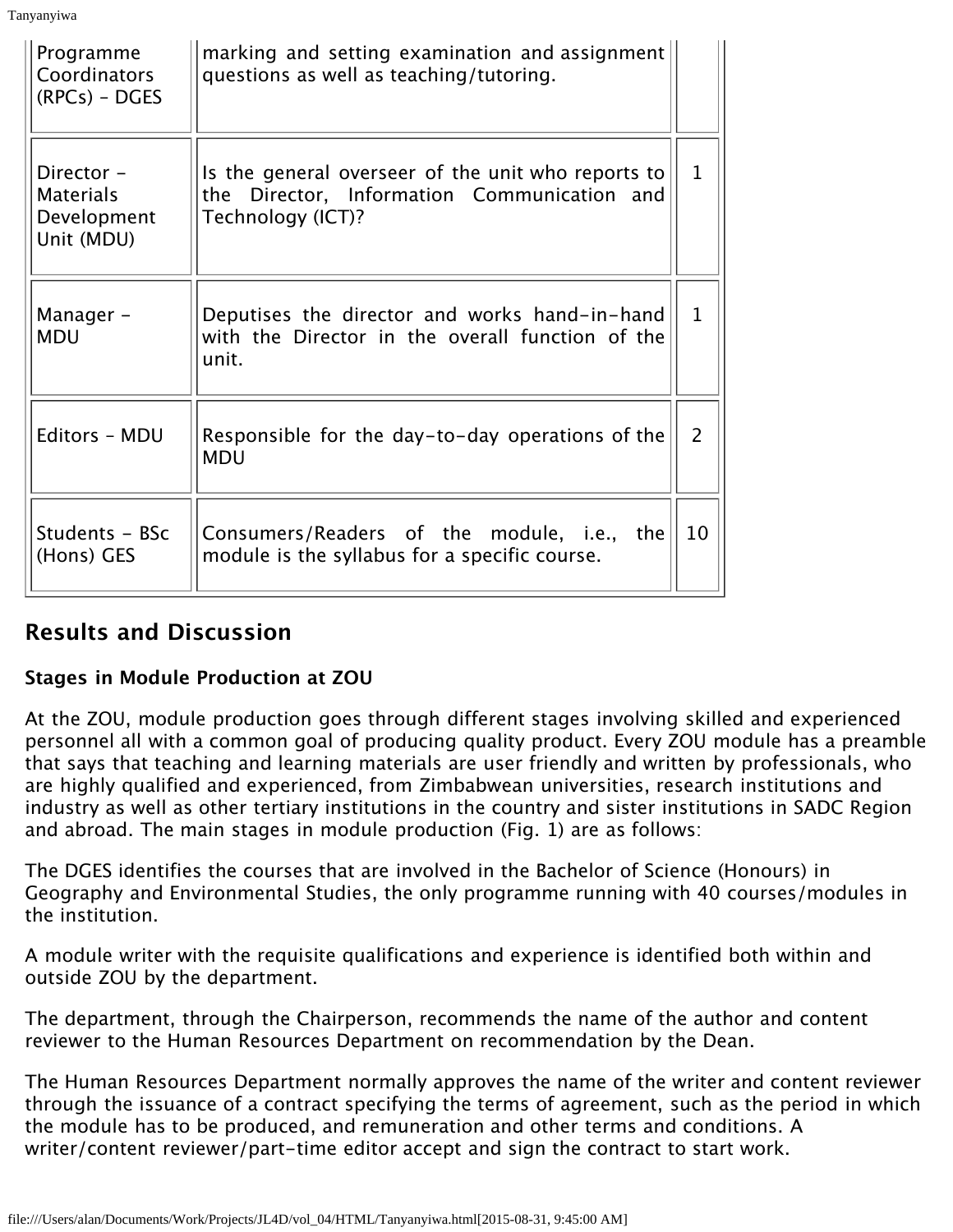Once the contract is signed, module writing begins and on completion, the module is handed back to the department which will in turn forward the draft module to the content reviewer.

- **Content Reviewing** the aim of reviewing a draft module (manuscript) is to provide the writer with constructive feedback in order to enhance the quality of the final product. The content reviewer examines coverage of essential components appropriate to the level of the intended readership. After content review the module is sent back to the author to effect changes and suggestions made by the content reviewer. After incorporating the content reviewer's comments, the draft module is sent for the editorial process.
- **Editing** the MDU identifies an editor who is competent in the subject area, to closely and carefully read the draft module in order to check on the coherence of ideas, clarity of concepts, correct grammar, punctuation and spelling and general work presentation / layout. After editorial work the module is then send back to the writer, through the faculty, who will effect editorial changes and suggestions. The module is then taken back to the editor for edit proofing, which is the final stage of the editorial process, to check on whether the author has effected changes suggested accordingly and errors that might be created during faculty changes.
- **Desk Top Publishing** the draft module is sent for desk top publishing, which is typesetting in conformity with the ZOU house style. At this stage, Graphic Designers work on diagrams and design covers for the modules. The type-set work is returned to the editor to check on omissions, overrides and clarity of illustrations that might occur during the DTP and graphic designing processes. The errors are rectified by the Type Setter before the draft module is forwarded to the faculty for approval.
- **Quality Assurance** the personnel in this unit ensure that the draft module is of high quality, conforms to the Standards Association of Zimbabwe (SAZ) ISO 9001 and that it adheres to the ZOU rules and regulations before it is approved for mass production at the ZOU Press.
- **Module Printing** the approved and now camera ready copy is forwarded electronically to the ZOU Press in PDF format for mass production. Printed copies are checked for the quality of printing, alignment, pagination and general presentation.
- **Distribution/sale** of module to students, learners and other interested individuals. The printed modules are issued to paid-up students, including those outside the Zimbabwean borders (The Virtual Region) and other interested stakeholders. The module can also be accessed online through MyVista, provided the interested individual has paid for the material.
- Any comments and anomalies noted by the stakeholders and that need attention, are forwarded to the faculty to be incorporated in the next issue, to ensure client satisfaction.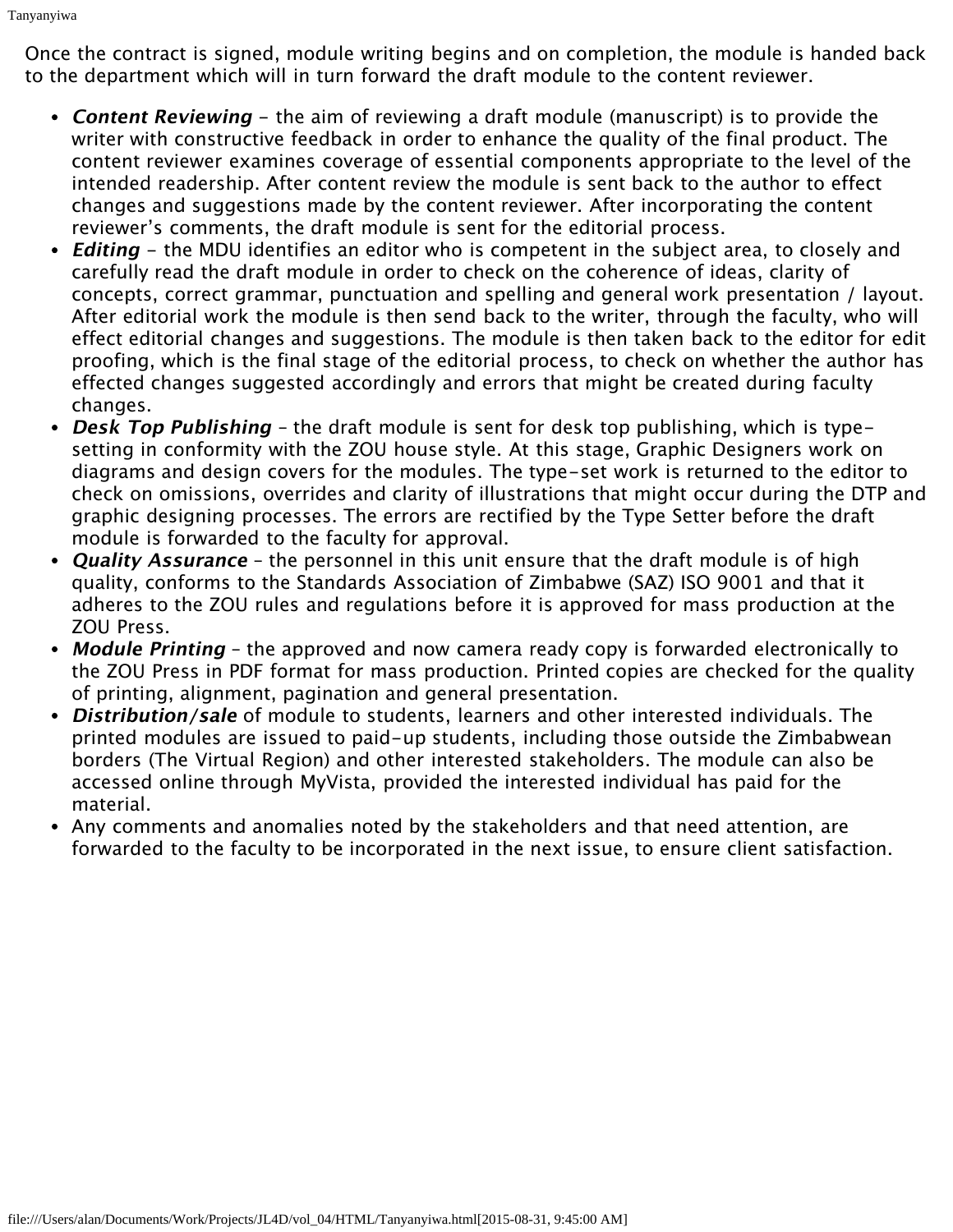| Author                                   |                         |                |                         |  |  |
|------------------------------------------|-------------------------|----------------|-------------------------|--|--|
|                                          | Printing                | Faculty        |                         |  |  |
|                                          | <b>Quality Approval</b> |                | <b>Content Reviewer</b> |  |  |
| Faculty/DTP                              |                         |                | Faculty/Author          |  |  |
| <b>Quality Assurance</b>                 |                         | <b>STUDENT</b> | Editor                  |  |  |
| <b>Faculty Approval</b>                  |                         |                | Faculty/Author          |  |  |
| Edit Proofing                            |                         |                | <b>Edit Proofing</b>    |  |  |
| Desktop Publishing and Graphic Designing |                         |                |                         |  |  |
|                                          |                         |                |                         |  |  |

**Figure 1: The Diagrammatic Module Processing Movement**

### **Deans' Remarks on the Development and Provision of Study Material**

Deans desire a situation where developers of study materials continue to maintain standards, review modules and include current trends across the board (for all the modules and programmes on offer). Chairpersons and Programme Coordinators indicated that the ZOU should always contract writers with experience and qualifications in using and preparing ODL materials for the benefit of the user. Authors should be hired based on their qualification and experience in the development of ODL materials.

## **Perceptions on the Quality of ZOU Modules**

Quality is the ability to satisfy customers' needs and expectations on both price and non-price factors. According to Menon (2007), quality is a characteristic of the products and services an organisation offers. At the ZOU, quality in the production of learning materials (modules) is ensured through the involvement of team members with many different skills, capabilities and interests, who come together with the common purpose of producing ODL materials (Webb, 1985; Vengesayi, 2011). However, clients have their own perceptions on the quality of ZOU modules. This is evidenced by responses from ZOU module users, who expressed that ZOU learning materials were of high quality since some students and tutors from institutions of higher learning and other universities use the modules during their teaching and learning. However, all the student respondents argued that there are some modules that are outdated and need review. The same students said that ZOU modules are used by students in all universities in Zimbabwe because their colleagues who are in other universities often ask for modules from them. As is common in any situation, there are those who feel that some modules need reviewing because some of the information they contained was outdated, a view held by all Geography Lecturers who feel an urgent need to revise / rewrite some modules that were written when the university opened its doors in 1999.

## **The Challenges of Collaborative Team Approach to Module Writing**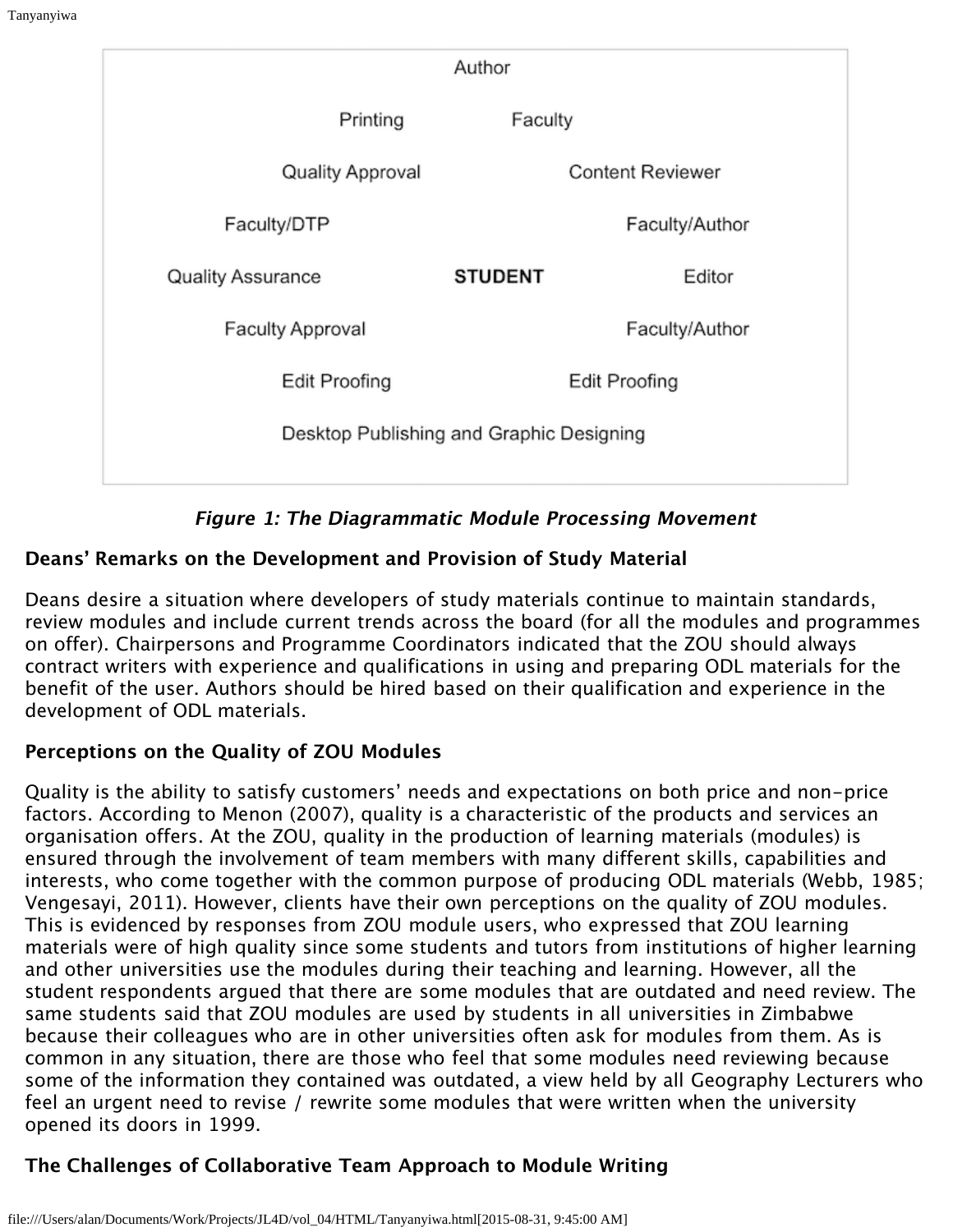Involving many people for a common purpose during module production has its challenges, for example:

- Understanding each other's professional language and protocols
- The risk of lack of clarity arising about the roles and responsibilities of practitioners involved in ODL materials production process
- Finding time for all those involved to meet and deliberate on issues arising from the module development process
- Contributions from other team members not being considered seriously, which is demoralising and, therefore, retards module development
- The production of quality teaching and learning materials being hampered and compromised by inadequate training for those involved in the development of the teaching and learning materials
- Writers viewing the editor's comments negatively and refusing to effect constructive suggestions
- Writers submitting drafts with unclear illustrations without source information, which make it difficult for graphic designers to polish the images.

Therefore, the faculty should be involved at every stage of module development in order to guide team members particularly on issues that are subject specific (technical).

#### **Challenges Faced in Module Writing**

At the moment there is a lack of current material (e.g., books, manuscripts and journals) to use during the writing process, although the use of online resources has greatly improved the situation. There is a lack of critical software, such as anti-plagiarism software to check written work for the amount of plagiarism, grammar check software to correct grammatical errors, spelling mistakes and misused words and finally Geographical Information Systems (GIS) software for the creation of maps. There is also insufficient time allocated to write modules, since staff has their permanent duties either within or outside ZOU. The ZOU module writing style is not welladhered to by authors (e.g., referencing, layout, objectives, activities, etc.) and we observed that in recently written modules, authors have been using different writing styles. This is despite the fact that MDU gives writers and content reviewers' guidelines during training workshops on how to write and review modules (see Appendices 1 and 2).

#### **How the DGES can be more Involved in Module Writing**

Programme Leaders/Lecturers should always work hand-in-hand with MDU course designers and personnel from the Quality Assurance Department to ensure module quality and adequate coverage of concepts during module writing and content reviewing. The same should also be applied when existing modules are due for review. In addition, personnel from industry and commerce should be consulted on what to include in the learning materials in line with the expectations of industry and commerce. ZOU should provide the author with current books, manuscripts, journals and easy access to the library, so that they are able to produce modules that are up to date and therefore relevant. Modules with outdated information can only be used within ZOU and not by other universities/organisations, as this may cause embarrassment to ZOU and, therefore, lower its credibility or standing.

Zimbabwe Open University should also provide the authors with all software required during the writing process. Two- to three-week retreats that facilitate writing are necessary, because authors can concentrate solely on module writing when away from the university and not worry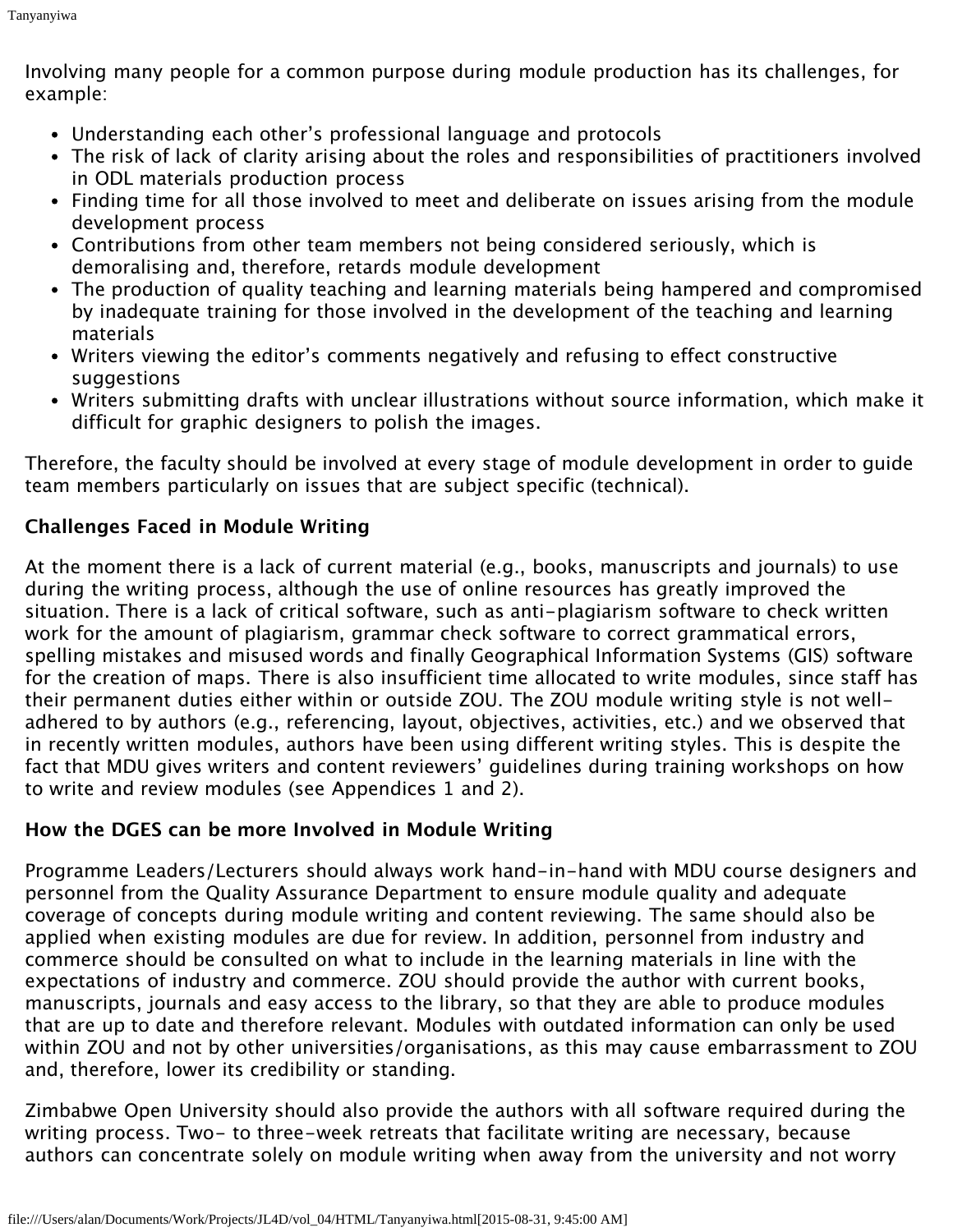about their other duties. Divided attention impairs quality work. Adherence to contractual obligations with respect to the date of completion of the manuscript is problematic; writers need to work on a single module at a time. Writers struggle to deliver on time because they are working on several modules at once. In the same vein, there is need for a module to be written by at least two authors to improve on quality, i.e., writing teams that can share academic, technical and professional skills and knowledge so that the final product provides an intellectual and professional environment for the student. Module writing workshops and training are critical to ensure that authors maintain a uniform writing standard, as per ZOU house style.

Colour printing of modules should be done when necessary, especially in areas where graphics are needed. Some modules (e.g., GIS and Remote Sensing) need to be printed in colour. Some of the content (e.g., maps) require colour printing so that they are visible to the reader and depict features realistically. To ensure that ZOU modules are credible and world class; authors and content reviewers should have the necessary qualifications and experience (e.g., a background in the subject matter of the module being written, such as Agriculture, Counselling, Education, etc.). Module writing should not be seen as a money making venture, since this tends to compromise the quality of modules.

Writers, content reviewers and editors need to observe deadlines. MDU appointed editors should edit manuscripts within a reasonable timeframe; delays in this part of the module production cycle are a major problem at the moment. The Department was previously told that there was a shortage of editors. Since new editors have been trained and hired, one hopes the delays will be done away with. Some editors do not appear very knowledgeable with the content they edit, judging by the comments they make, hence, there is a need for ongoing training, so that all departmental members could eventually become editors of the modules for which they work with. After the Department has effected the editor's comments and sent the corrected copy to the MDU, there is a long wait until the Department is told that they will be receiving inputs from the Quality Assurance Unit. This stage should be expedited. But if each team member does his/her duty properly, these unnecessary delays would become a thing of the past.

At the ZOU, module writers, content reviewers and part-time editors are dissatisfied with late payments for their services during the learning material production process. Obviously, the result is a compromise in the quality of manuscripts submitted to ZOU for further processing. This is one critical area that has led to a slowing down of the process of module writing. When the module is finalised, it is released to the students through the regions/regional centres. The Department struggles to get an opportunity to see the finished product. To date the Department (including the authors) has not had an opportunity to view several new modules, due to financial constraints that require the modules to be printed on demand only, based on the number of registered students. This is an area of great frustration. MDU and Corporate Services need to agree on how copies of new modules are distributed to the Department and authors as well as to other units. All the lecturers indicated that the ZOU module could be sent to interested stakeholders, such as potential employers of graduates, for cross-checking the relevance of the information contained therein, provided that they are cooperative and have time to leave their cobusiness. This could be a fairly simple process because, before a Degree Programme is launched, it is a requirement by ZIMCHE that the views of all relevant stakeholders are incorporated (stakeholder consultation/needs assessment survey).

# **The Contribution of courses in the DGES to Social and Economic Development in Zimbabwe**

Geography is a multidisciplinary subject that has a myriad of career options in areas ranging from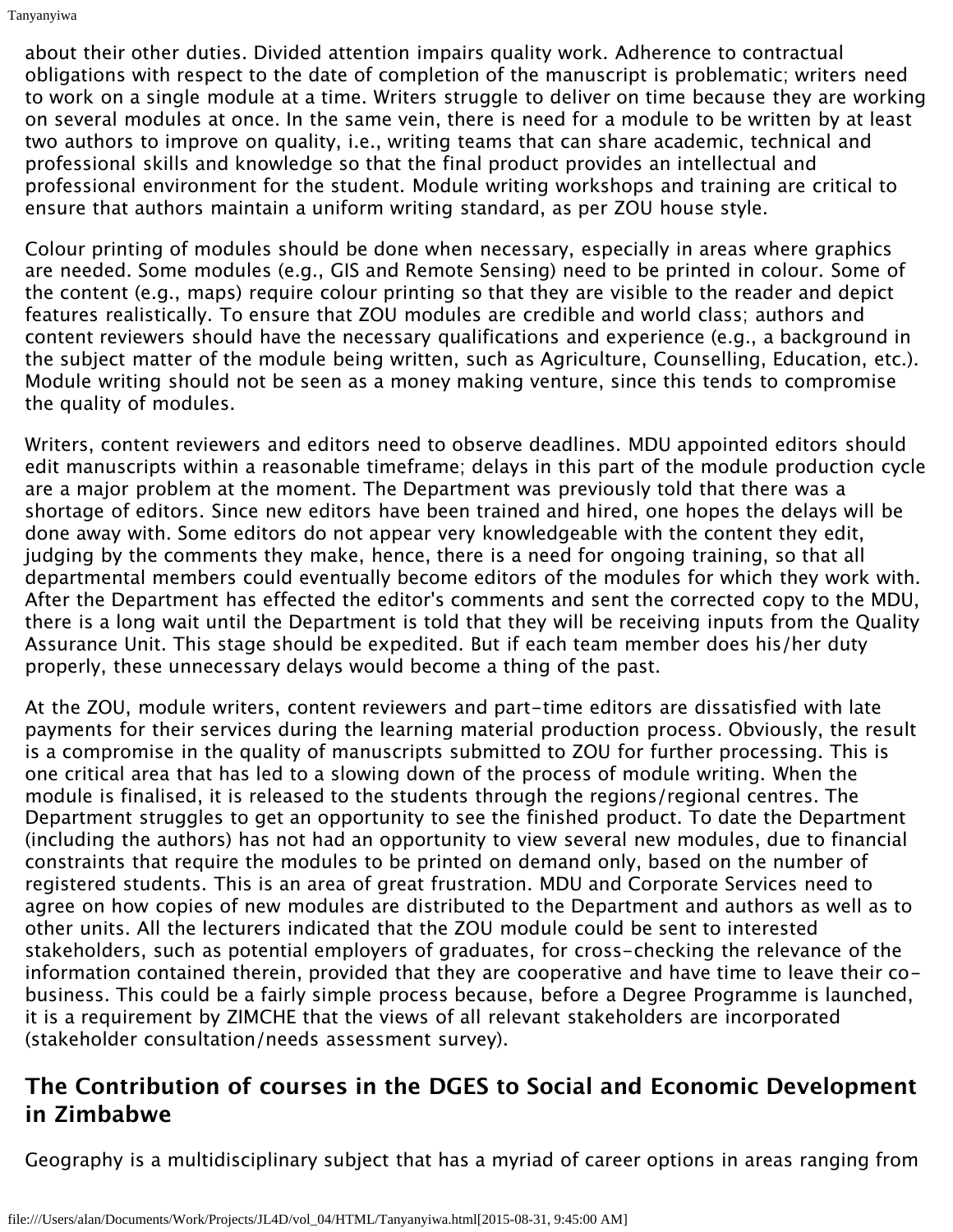meteorology to disaster management. Geography seeks to equip students with a holistic understanding of the Earth and its systems, as well as to develop skills in graphing, measurement, analytics, mathematics and leadership. Issues analyzed include climate change, global warming, desertification, El Niño, and water resources, among others, including an understanding of global political issues between countries and cultures, as well as cities and their hinterlands, and between regions within countries.

The vision of the Department of Geography and Environmental Studies (DGES) is to be a worldclass department producing environmentally literate graduates with holistic and sustainable development skills, knowledge and attitudes. DGES is committed to education about the environment, for the environment and in the environment. This is done through developing human resources for national and international environmental agencies as well as preparing non graduate teachers (normally those with a Diploma in Education-Geography) so that they are able to teach Geography and Environmental Studies to all levels of the secondary school system. Graduates are also equipped with knowledge and practical skills so that post 'Ordinary Level' and 'Advanced Level' graduates are able to specialise in Geography and Environmental Studies. There is also training for environmental managers in industry. Research and dissemination of information in Geography and Environmental Studies is also done by both students and faculty members, so as to develop policy that is research(science) driven, as well as to empower those who work or want to work in community environmental projects. Zimbabwe is currently formulating a climate change policy and the department is heavily involved.

The majority of DGES graduates are working in various sectors of the economy as lecturers, environmental officers, safety officers, hydrologists, land planners, environmental journalists, parks and wildlife officers, economic planners and land surveyors, among others. The majority of the graduates are employed in government ministries (e.g., Ministry of Environment, Water and Climate, non-governmental environmental organisations, such as Environment Africa, WWF, as well as quasi governmental departments, such as the Parks and Wildlife Management Authority of Zimbabwe (PWLMA), the Environmental Management Agency (EMA) and the Forestry Commission (FC), among others.

# **Conclusion**

Module production is a very long process at ZOU. It would be prudent if the MDU is made a standalone entity within the university to promote efficiency and cut down on the bureaucratic procedures that have to be followed. This is based on findings that some courses or programmes had to be shelved due to the non-availability of modules. A number of modules are old; they date back from when the programme began. These modules need to be reviewed soon. The major complaint from the lecturers is that they are not given adequate time to write modules and the remuneration is quite low. Lecturers are also saddened by the current Zimbabwe Council of Higher Education (ZIMCHE) standards promotions ordinance, which states that five module units are equivalent to one refereed paper in a journal. Part-time work is heavily taxed in Zimbabwe and this is one area that needs cooperation from all stakeholders so that there is a win - win situation in module development.

# **Recommendations**

In view of the findings above, it is recommended that:

Despite numerous difficulties encountered by ODL practitioners in ZOU, materials development should be given priority so that the modules are ready in plenty of time to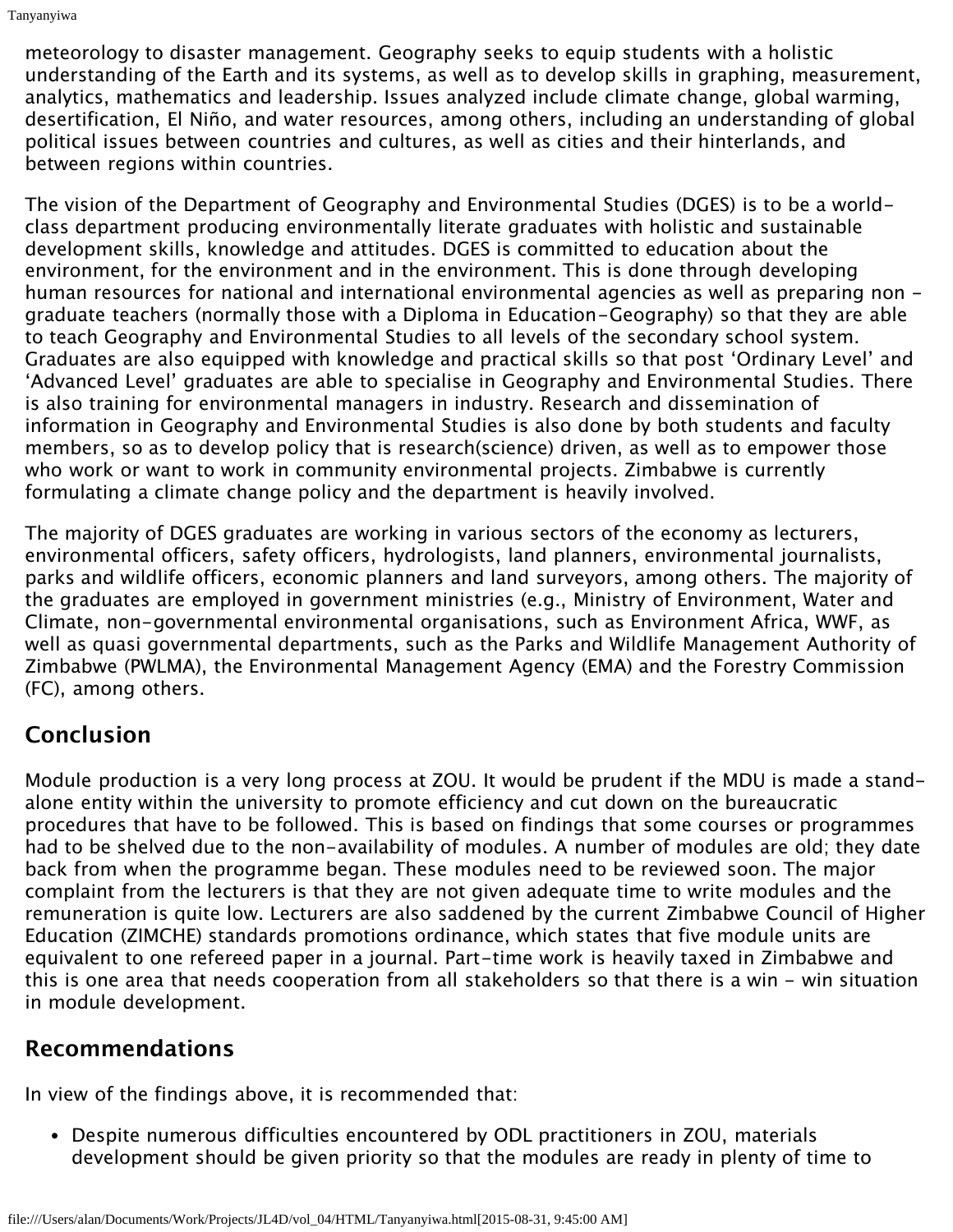guide students through the syllabuses presented in the modules. More financial resources could be channelled to these units to produce quality and relevant modules on time.

- A study of student motivators could help ZOU and other ODL institutions to develop appropriate course materials and this should, therefore, entail more departmental involvement in module production.
- ZOU's Materials Development Unit should always cultivate a culture of team spirit and collaborate with faculties and other stakeholders in the production of quality ODL materials.
- The government, through the Ministry of Higher and Tertiary Education, Science and Technology should provide loans and grants to finance module development at ZOU; with the expectation the resulting high quality modules could easily be sold to defray expenses. The Ministry, through ZIMCHE, should come to ZOU's aid, as it is the only accredited ODL university in Zimbabwe and is currently facing stiff competition from other universities who are offering ODL programmes under the guise of block release programmes
- A close examination of the inherent problems in ODL will help overcome some of the problems encountered by both students and ZOU. There is a need for research into course development techniques, which will enable ZOU to identify the methods best suited to developing any ODL programmes they wish to undertake.

## **References**

- 1. Bandura, A. (1977). **Social learning theory.** New York: General Learning Press.
- 2. Centre for Distance Education. **A student's handboo**k. University of Zimbabwe (unpublished).
- 3. Commonwealth of Learning (COL). (2004). **Planning and implementing open and distance learning systems: A handbook for decision makers.** COL: Vancouver.
- 4. Hill, G. (2011). Ten Principles that Drive Effective Collaboration. In Beyerlein, M.M., & Harris, C. (Eds.), **Guiding the journey to collaborative work systems.** Pfeiffer. Available at: <http://www.opti mapartners.co.uk/blog-and-news.asp?id=OPT-BC100010>Accessed on 17 July 2013.
- 5. Menon, M.B. (2007). Reflections on Quality Assurance in Open Distance Learning. **Workshop on Performance Indicators for Quality Assurance in Distance Higher Education.** Commonwealth of Learning: Colombo, Sri Lanka.
- 6. Rowntree, D. (1994). **Preparing materials for open, distance and flexible learning: An action guide for teachers and trainers.** London: Kogan Page.
- 7. Rumble, G. (1989). "'Open Learning', 'Distance Learning', and the Misuse of Language." Open Learning, **4**(2): 28-36.
- 8. Slavin, R. E. (1989). Research on Cooperative Learning: An International Perspective. **Scandinavian Journal of Educational Research, 33**(4), 231-243.
- 9. Totten, S., Sills, T., Digby, A., & Russ, P. (1991). **Cooperative learning: A guide to research.** New York: Garland.
- 10. UNESCO. (2000). **The EFA 2000 Assessment: Country Reports, Zimbabwe.** Retrieved from: [http://www.unesco.org/education/wef/countryreports/zimbabwe/rap-port\\_0.Html](http://www.unesco.org/education/wef/countryreports/zimbabwe/rap-port_0.Html)
- 11. UNESCO. (2001). **Teacher education through distance learning**. Retrieved from: h<ttp://unescodoc.unesco.org/images/0012/001242/124208e.pdf>
- 12. Vengesayi, C.K.T. (2011). Course Teams Article. Presented at a **ZOU Workshop in Harare**. (Unpublished).
- 13. Webb, N. M. (1985). Student Interaction and Learning in Small Groups: A Research Summary. In Lazarowitz, R. H. et al. (Eds.), **Learning to cooperate, cooperating to learn.** New York: Springer, 148-172.
- 14. Zindi, F., & Aucion, R. (1994). Is Distance Education the Answer? Focus on Tanzania and